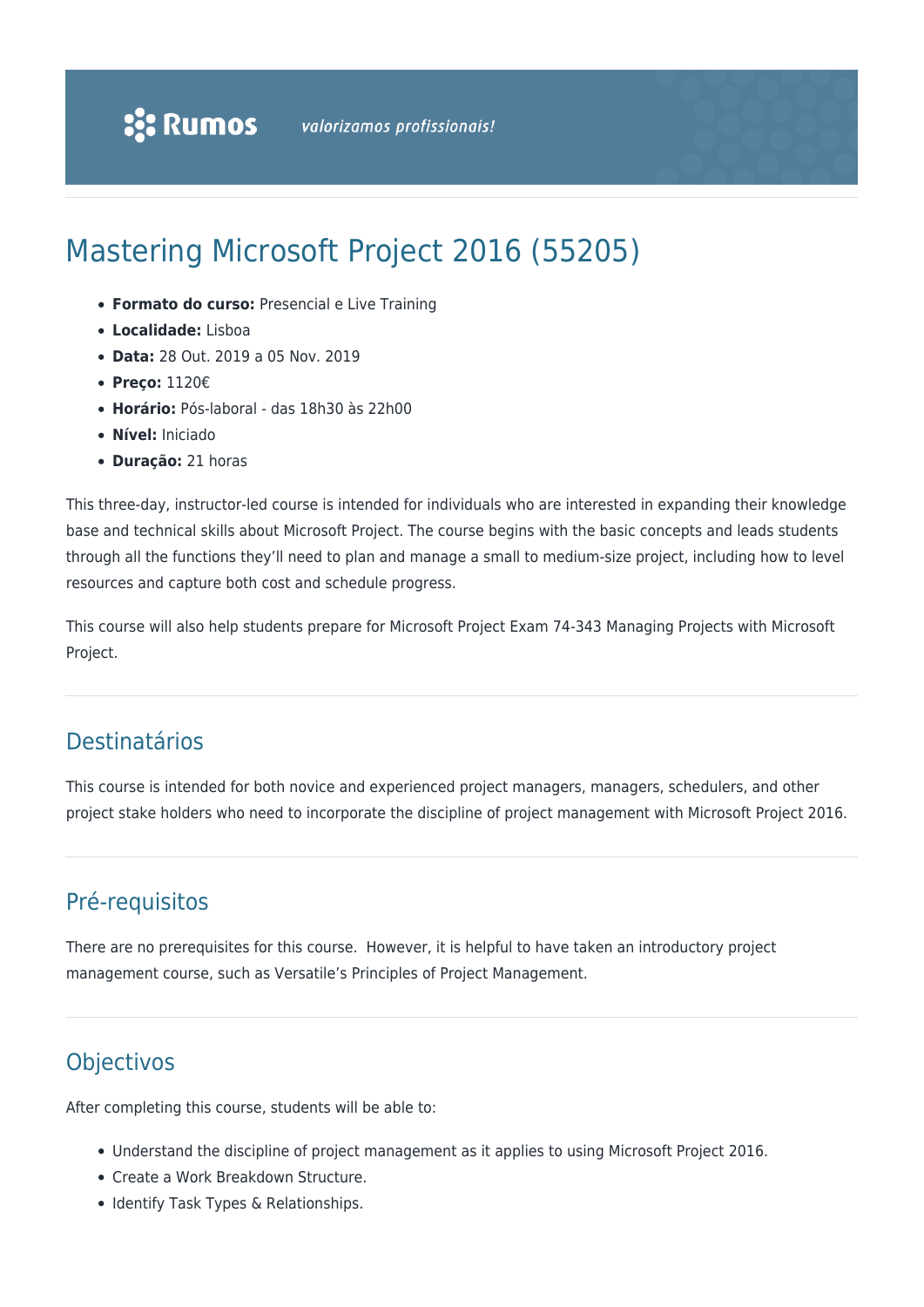- Define Resources within Project.
- Make Work Package Estimates.
- Create an Initial Schedule.
- Create a Resource Leveled Schedule.
- Create Projects from templates, Excel files.
- Create Global templates.
- Create formulas and graphical indicators.
- The steps to record a macro.
- Format Output and Print Reports.
- Integrate Multiple Projects.
- Set up a Project with a Calendar, Start date, and scheduling method.
- Understand Manually Schedule vs. Auto Schedule.
- Manage multiple projects.
- Be able to create a master project list with shared resources.

# Programa

# **Introduction to Microsoft Project**

- Describe how Project relates to the discipline of Project management.
- Learn what the new features are in Project 2016.
- Navigate to the primary views available using the Ribbon.
- Choose Views that display task, resource, or assignment information.
- Select table within views to change the information that is available to see and edit.
- Relate the features of Project to the 5 steps for building a plan in Project.

# **Lab : Introduction to Mastering Microsoft Project**

- Learn how to change views from a table to a chart.
- Learn the different subcommands that are under each command groups.
- Learn what functions are under the format tab.
- Learn how to access the backstage.

# **A Quick and Easy Overview of Managing with Project**

- Create a new project and prepare it for data entry.
- Enter project tasks.
- Sequence the tasks.
- Define resources.
- Estimate Task duration and assign resources.
- Baseline the project.
- Track project progress.

# **Lab : Creating a Basic Project with a template**

Learn how to create a project plan from a template.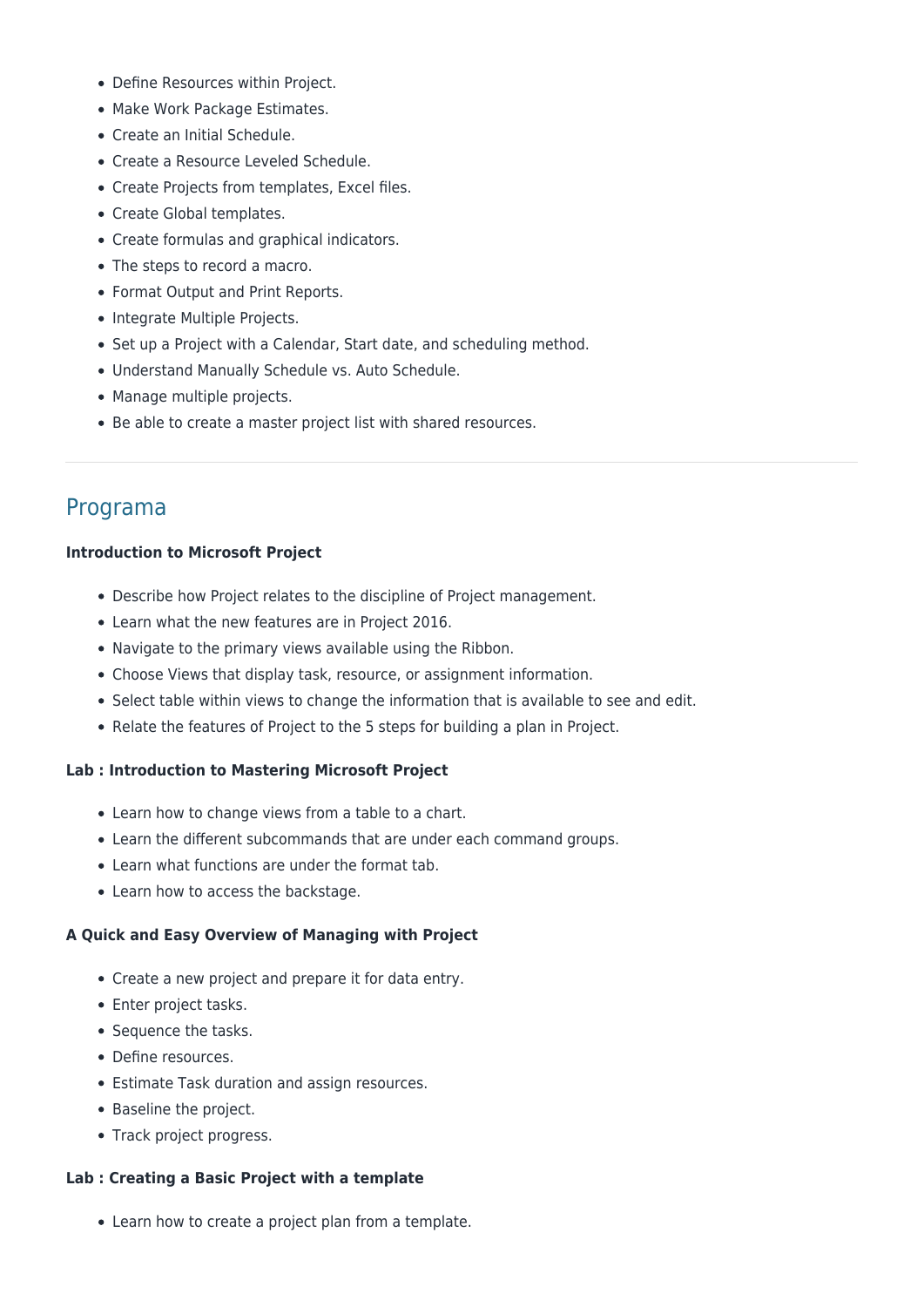- Learn how to turn off the timeline.
- Learn how to change the project start date.
- Learn how to add holidays to the company calendar.

### **Lab : Creating a Basic Project**

- Learn how to add resources and their cost.
- Learn how to switch views.
- Learn how to insert summary tasks.
- Learn how to link tasks and summary tasks.

#### **Setting Up a Project**

- Use multiple methods to create a new project from an Excel file and a SharePoint Tasks list.
- Establish one or more calendars to constrain resource availability.
- Configure Project to calculate the schedule from the Start Date forward, or from the Finish Date b

#### **Lab : Setting Up a Project**

- Learn how to add Holidays to the company calendar.
- Learn how to make a custom calendar.
- Learn how to set the Project Start date.
- • Learn how to set constraints.

#### **Manually Schedule vs. Auto Schedule**

• Students practice switching tasks between Manually Schedule and Auto Schedule modes. By switching

# **Lab : Explore Task Modes**

- Describe which project functions are turned off for tasks using Manually Schedule mode.
- Change the task mode from Manually Schedule to Auto Schedule and back.
- Identify tasks that are in Manually Schedule mode by the task mode column and shape on the Gantt c
- Describe situations that are particularly appropriate for using Manually Schedule.
- Describe the limitations that a user must be aware of when using Manually Schedule mode.

#### **Creating a Work Breakdown Structure**

- Build and use summary and subordinate tasks.
- Understand and use milestones.
- Develop WBS Outlines.
- Assign completion criteria.
- Evaluate the WBS.
- Understand and use WBS templates.

#### **Lab : Manipulate a WBS**

- Learn how to create and manipulate WBS.
- Learn how to utilize an Outline.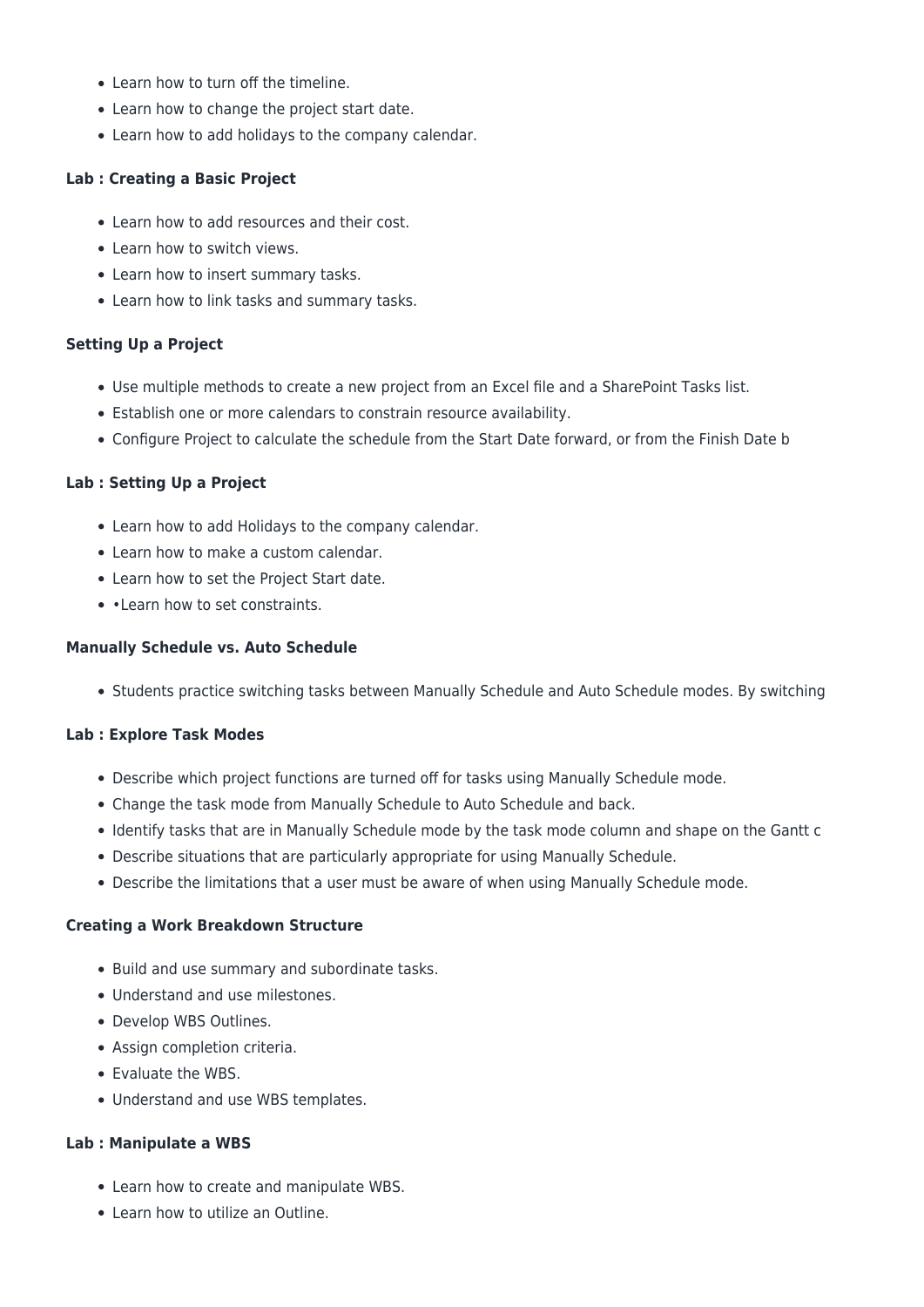- Learn how to create notes within tasks
- Learn how to utilize an Outline.

### **Lab : Supporting the Project Plan**

- Learn how to hyperlink project artifacts to your project plan.
- Learn how to create reoccurring tasks.

#### **Identifying Task Relationships**

- Understand the different types of task relationships.
- Understand and use various methods to create relationships.
- Determine and display task sequence.
- Understand and use lag, lead, and delay.
- Understand the new feature of Task Paths.

#### **Lab : Display the sequence**

- Identify the different ways to create dependent relationships
- Format a Network diagram.
- Modifying dependency lines.
- Modifying items to be shown on the critical path.

#### **Defining Resources within Project**

- Define resource types.
- Define individual resources that will be used on the project.
- Record the cost (s) of using each type of resource.
- Record the limit of availability for each type of resource by establishing a resource calendar and d

#### **Lab : Resource Calendar and Availability**

- Add holidays to a standard calendar.
- Applying different types of calendars to a project and analyzing the impact to the project schedule.
- Applying vacation schedules to the calendar.
- Replace resources based upon the resource's calendar.

#### **Making Work Package Estimates**

- Enter estimates for duration and costs for each task.
- Distinguish between task types and describe when each is appropriate.
- Describe the relationship between work, units, and duration.
- Describe the way Effort Driven scheduling is affected by work, units, and duration.
- Assign tasks to resources using the Team Planner view.

#### **Lab : Work, Duration and Labor**

- Analyze the impact of duration, work, and labor.
- Create material resources and assigning cost to the resource.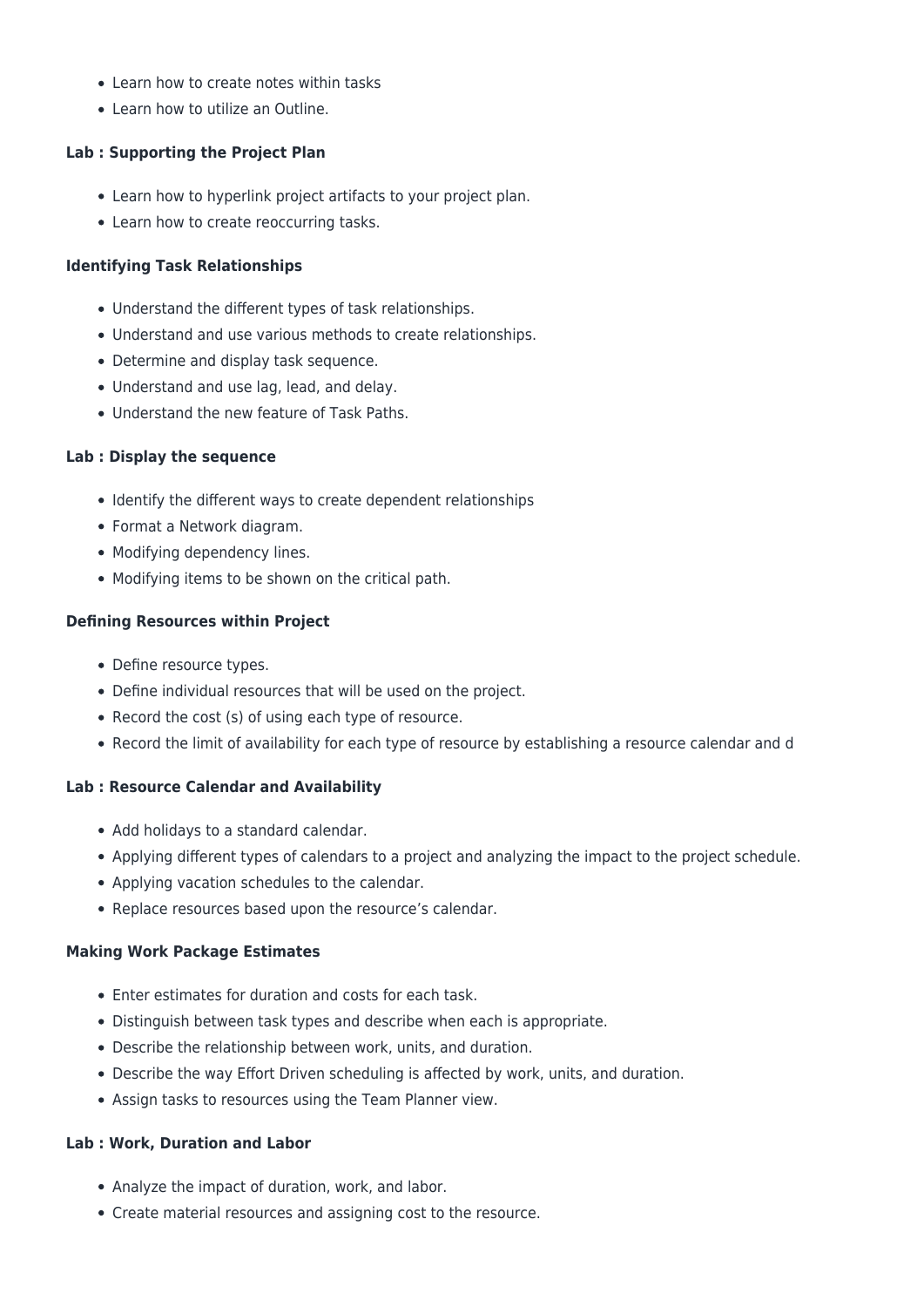- Understand how to leverage Project statistics
- Apply a material resource to a task and examine the impact to project costs.

#### **Creating an Initial Schedule**

- Calculate float and identify a project's critical path.
- Understand and identify task constraints.
- Create milestones.
- Use the Task Inspector to troubleshoot the initial schedule.

#### **Lab : Calculating an Initial schedule**

• Reviewing changes that can have a positive or negative impact on the project plan.

#### **Create a Resource Leveled Schedule**

- Adjust a project schedule to account for limited people and other resources.
- View the overall cost and schedule of a project.
- Identify resources that have been overallocated for a project schedule.
- Use multiple ways to adjust tasks and assignments to remove over allocation for any resource.

#### **Lab : Resource Leveling**

- Evaluate the project's resource plan using the resource views.
- Adjust the schedule manually.
- Adjust the schedule using the leveling feature.

#### **Managing the Project**

- Learn how to set a baseline.
- Lean how to enter and track project performance data.
- Learn how to apply different tracking methods.
- Learn how to perform a variance analysis on a project.

#### **Lab : The Baseline**

- Use Project Statics to see the changes in a project plan.
- Use the variance tables to understand the changes in a project plan.
- Understand the value of baselining.

#### **Lab : Baselining & Tracking Performance**

- Understand the value of Baselining a project.
- Understand how to Enter Actuals and measuring their impact.

#### **Lab : Variance**

Understand how variance is calculated with cost, finish and work.

#### **Formatting Output and Printing Reports**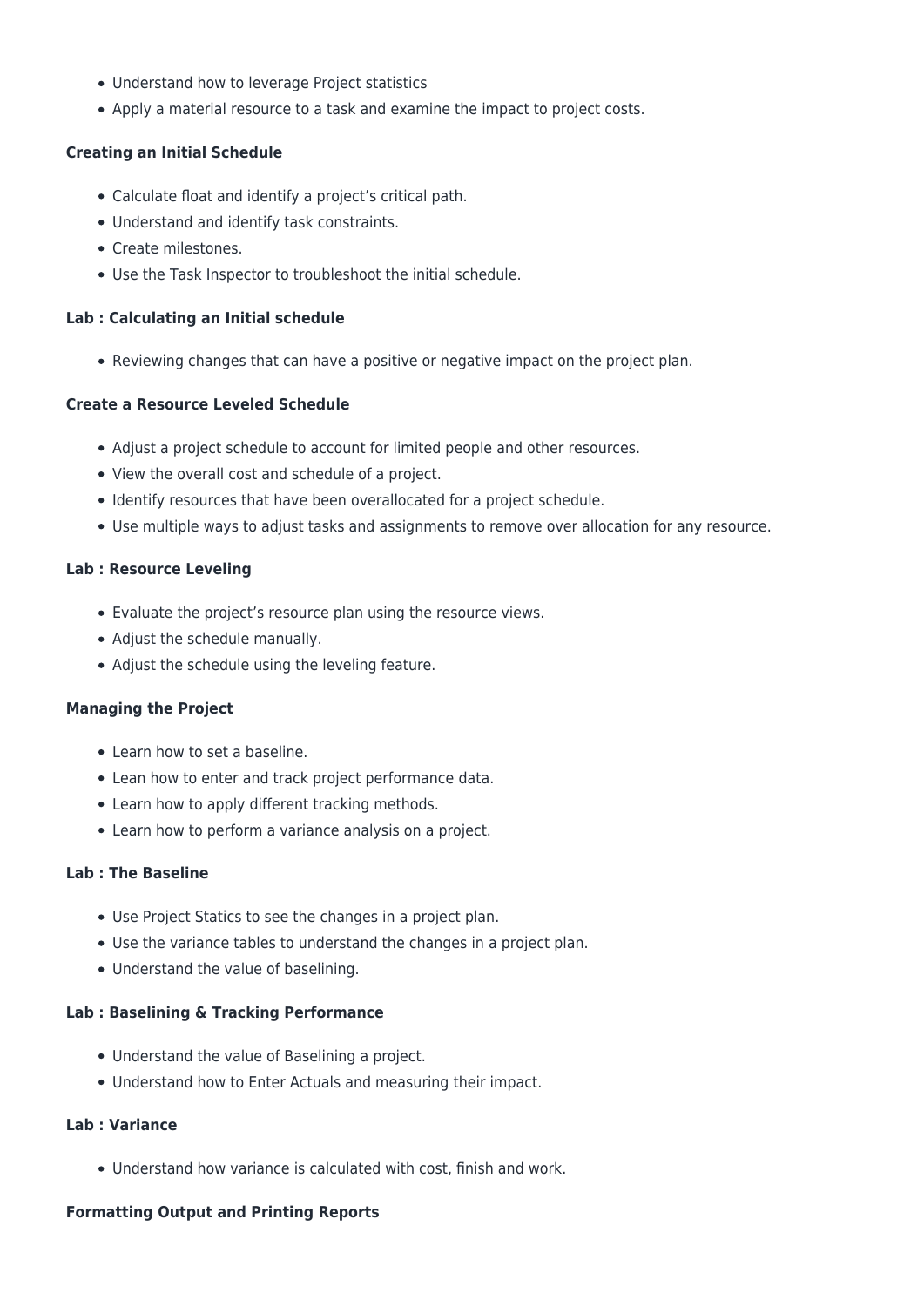- $\bullet$  Print
- Views
- Formats
- Sorting
- Filtering
- Grouping
- Custom Fields
- Reporting
- Other File Formats

# **Lab : Use the Grouping Feature**

- Create new fields to group.
- Create new group fields.
- Create new views.

# **Lab : Create Reports in Project**

- Learn how to leverage Microsoft Project's View Report features.
- Learn how to create a Visual Report.

# **Managing Multiple Projects**

- Learn how to use common resources among multiple projects.
- Learn how to link tasks between multiple projects.
- Learn how to create a consolidated view of multiple projects.

# **Lab : Identifying Overallocated Resources from a Resource Pool and Consolidated File**

- Learn how to create a master project file.
- Open Resource Pool.
- Learn how to look for over-allocated resources.

# **Advanced Topics**

- Learn how to customize the Ribbon and the Quick Access Toolbar.
- Learn how to customize WBS numbering.
- Learn the concepts of Formulas and Graphical indicators.
- Learn the purpose of the Global template and Organizer.
- Learn how to use Task Deadlines.
- Learn how to record a Macro.

# **Lab : Recording a Macro in Project**

Learn how to create a macro that will automate a process.

#### **Summary**

This module provides an overview of the topics presented in the course and how to prepare for Microsoft Project